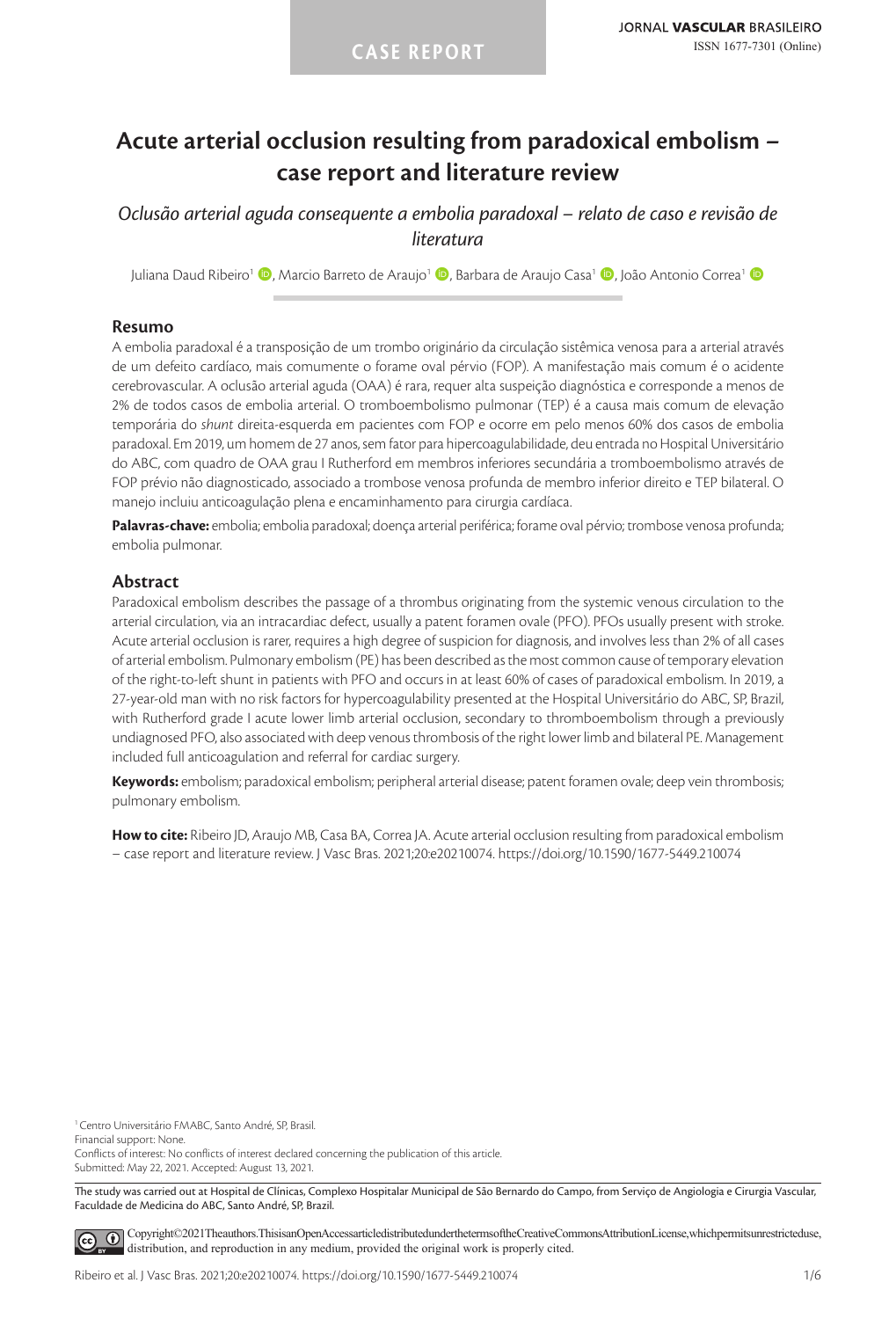#### **INTRODUCTION**

Patent foramen ovale (PFO) was first described in 1877 by Cohnheim, who followed the path of an embolus through a septal defect in the heart. A PFO is a communication between the atria that is common in fetal life but at birth, in response to the first breaths, the PFO closes because left atrium pressure becomes greater than right atrium pressure. A persistent foramen that can potentially be crossed by a thromboembolism is a defect with an estimated prevalence of 15-35% of the adult population, according to cadaveric studies.<sup>1,2,3</sup>

The most common consequence of paradoxical embolism is stroke, while acute arterial occlusion (AAO) is rare. We report the case of a 27-year-old male patient with Rutherford grade I AAO caused by thromboembolism of the common femoral artery, femoral artery, right deep femoral artery, and left popliteal artery caused by an undiagnosed PFO. The objective of this article is to aid in the practicalities of identification and management of this disease.

The research protocol was approved by the Ethics Committee at our institution (decision number 4.709.780, CAAE 45679320.8.0000.0082).

#### **CASE REPORT**

A 27-year-old male patient with no comorbidities other than grade II obesity (body mass index: 36.2) was admitted to our service for treatment of AAO of the left lower limb, found during investigation to test for deep venous thrombosis (DVT) after an episode of bilateral pulmonary thromboembolism (PTE). The patient presented with discrete lower limb pain, absence of motor or sensory deficits, absence of temperature gradient, absence of posterior tibial pulses bilaterally, absence of anterior tibial and popliteal pulses in the left lower limb, although with sounds audible on Doppler, and the remaining right lower limb pulses weak, which classified his condition as Rutherford grade I acute ischemia.

Investigations conducted with a range of equipment was positive for dyspnea in response to minor effort and significant pain and edema in the lower limbs that worsened when standing. The patient stated he had no history of venous or pulmonary thromboembolism or other types of cardiac conditions. He also denied smoking and other habits. His family history was negative for hematological diseases. Of 12 siblings, two had died in childhood from unidentified natural causes, while the remainder had no comorbidities. His parents were hypertensive and his maternal grandmother had died from decompensated heart failure.

The patient reported that he had recently traveled by bus, making a journey lasting three days each way, staying 1 month between outward and return legs of the trip. His symptoms had started on the second day of the trip, with claudication involving the left lower limb in response to minor effort, but he had not sought medical attention while away. Dyspnea had compounded his condition 4 days after his return. Claudication involving the right lower limb had started on the eighth day, by when he was no longer able to walk up stairs and the toes of both feet were cold, while the lower limb pain and dyspnea both improved when at rest. During the night he suffered an episode of syncope and the following morning a relative had taken him to an emergency walk-in center from where he had been transferred to the walk-in center's referral hospital.

The patient was admitted to the hospital with tachycardia and dyspnea, with electrocardiogram evidence of tachycardia, signs of right ventricle overload, and anterior T-wave inversion. A transthoracic echocardiogram also showed evidence of dysfunction of the right chambers, discrete movement of the interventricular septum, and indirect signs of pulmonary hypertension, but images suggestive of thrombus were absent; while tomography was positive for bilateral PTE (Figure 1). He was put on full anticoagulation and an ultrasound examination of the left lower limb venous system was conducted.

Laboratory tests did not detect abnormalities, with creatine phosphokinase at 90 U/L. Doppler ultrasound of the left lower limb venous system did not detect deep venous thrombosis (DVT), but a hypoechoic image was seen in the region of the popliteal artery,



Figure 1. Pulmonary thromboembolism tomography protocol, positive for bilateral pulmonary thromboembolism (blue arrows).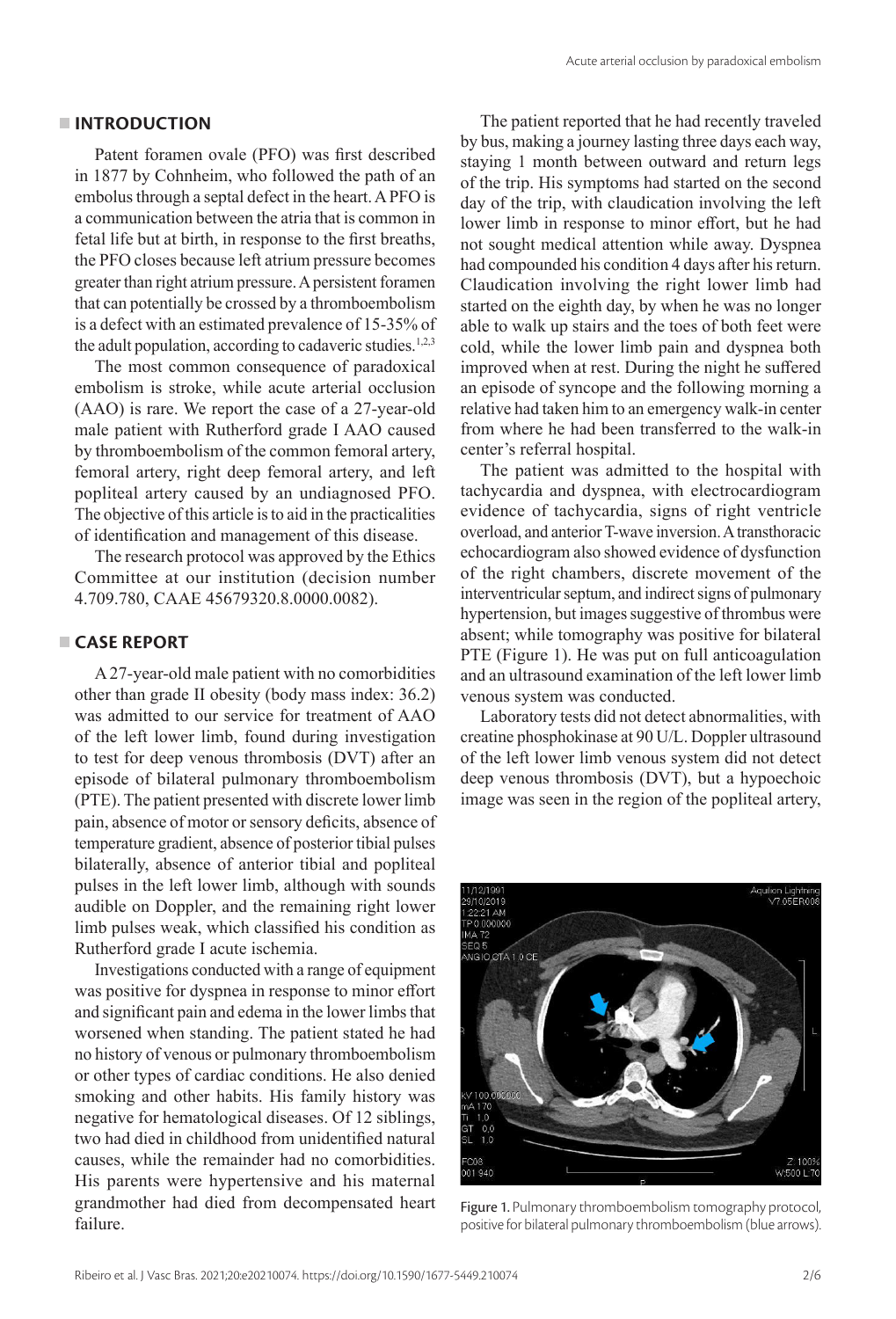at the height of the joint line, with flow absent using color and spectral modes, compatible with popliteal occlusion. After this finding, the patient was transported to the vascular surgery department at our service.

At our institution, a supplementary investigation was conducted consisting of the following procedures: 1) Doppler ultrasound of the right lower limb deep venous system, which found subacute venous partial thrombosis of the common femoral vein (Figure 2) and gastrocnemius veins (Figure 3); 2) pre-angiography Doppler ultrasound of lower limb arteries; 3) aortography, with no abnormal findings; 4) arteriography of the right lower limb, showing the deep femoral artery with images suggestive of thrombus in one of its branches (Figure 4), popliteal and infrapatellar arteries with parietal irregularities, anterior tibial artery occluded at the transition to the dorsalis pedis artery, and fibular artery occluded at the middle third, with no filling, and incomplete plantar arch; 5) arteriography of the



Figure 2. Subacute partial venous thrombosis of the common femoral vein.



Figure 3. Subacute venous thrombosis of gastrocnemius veins.

left lower limb, showing the suprapatellar segment of the popliteal artery occluded, with no re-filling, tibioperoneal trunk with re-filling soon before its bifurcation (Figure 5), anterior tibial artery and posterior tibial artery occluded at their origins, with no re-filling, fibular artery patent, with stenosis less than 50% and parietal irregularities, and plantar arch with no contrast uptake; 6) transesophageal echocardiogram, showing PFO (margins of the foramen > 5 mm), interatrial septum with 0.25 mm detachment from the fossa ovalis and a 13 mm long tunnel, with absence of thrombi or vegetations (Figure 6); and 7) thrombophilia tests, which were negative.



Figure 4. Digital subtraction angiography photograph showing the deep femoral artery with image suggestive of thrombus in one of its branches (blue arrow).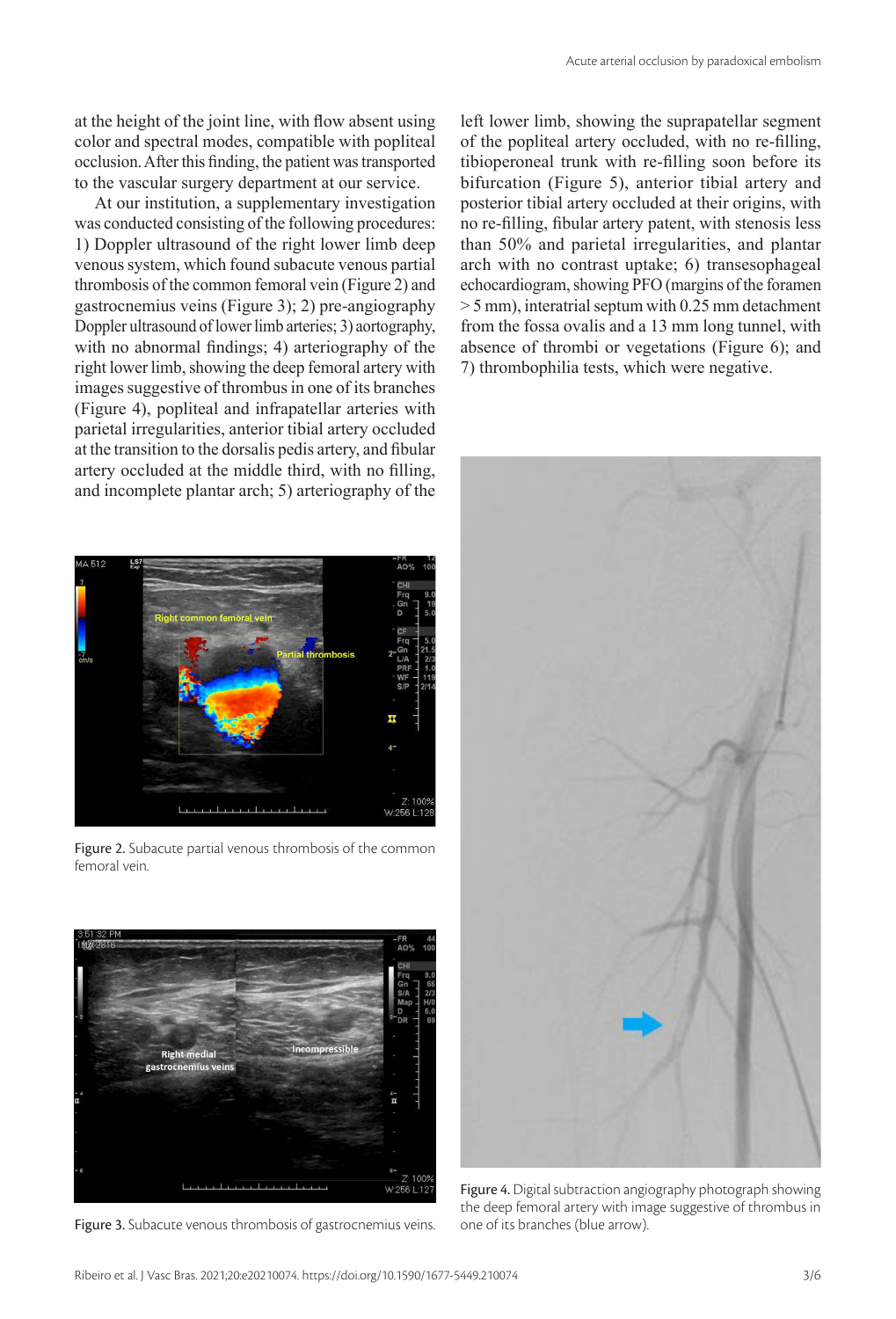



Figure 5. Digital subtraction angiography photograph demonstrating occlusion of the suprapatellar segment of the popliteal artery with no re-filling (upper blue arrow) and tibioperoneal trunk with re-filling close to the bifurcation (lower blue arrow).

The patient was put on conservative treatment with full anticoagulation with enoxaparin while in hospital. At the end of his hospital stay, the patient had improved, with strong pulses present in the right lower limb, a right ankle-brachial index > 1.0, and with weak popliteal pulse returning in the left lower limb, although the left distal pulses remained absent



Figure 6. Patent foramen ovale (blue arrow). AD: right atrium; AE: left atrium.

and the left ankle-brachial index was 0.53. He was discharged from hospital on edoxaban 60 mg 1x/day with a referral for outpatients scheduling of repair of the PFO with heart surgery. No follow-up imaging exams were performed because of the COVID-19 pandemic.

# **DISCUSSION**

No other similar reports were found in the Brazilian literature. In a study conducted within the interventional cardiology program at the University of California, 416 patients were referred for PFO closure from 2001 to 2009. Just 4 (0.96%) of them had peripheral arterial emboli, one in a popliteal artery, two in ophthalmic arteries, and one in a brachial artery.4

A retrospective study covering the period from 1989 to 1999 reported that paradoxical embolisms were responsible for 13 cases of AAO. At a large vascular surgery service, it would be expected that at least one patient per year would be diagnosed with this etiology of AAO.5

For paradoxical embolism to occur, the shunt must occur at the specific moment when the thrombus is inside the right atrium, since it is not sufficient that the patient has a PFO – a right-left shunt via the foramen must occur. A right-left shunt may occur with increased volume or intrathoracic pressure.<sup>6</sup>

A study of the prevalence of DVT in patients with suspected paradoxical embolism concluded that when a PFO was detected in patients with embolism, there was frequently occult venous thrombosis in lower limbs. The same study examined 264 patients with suspected embolic events using transesophageal echocardiogram. Forty-nine of these patients (24 women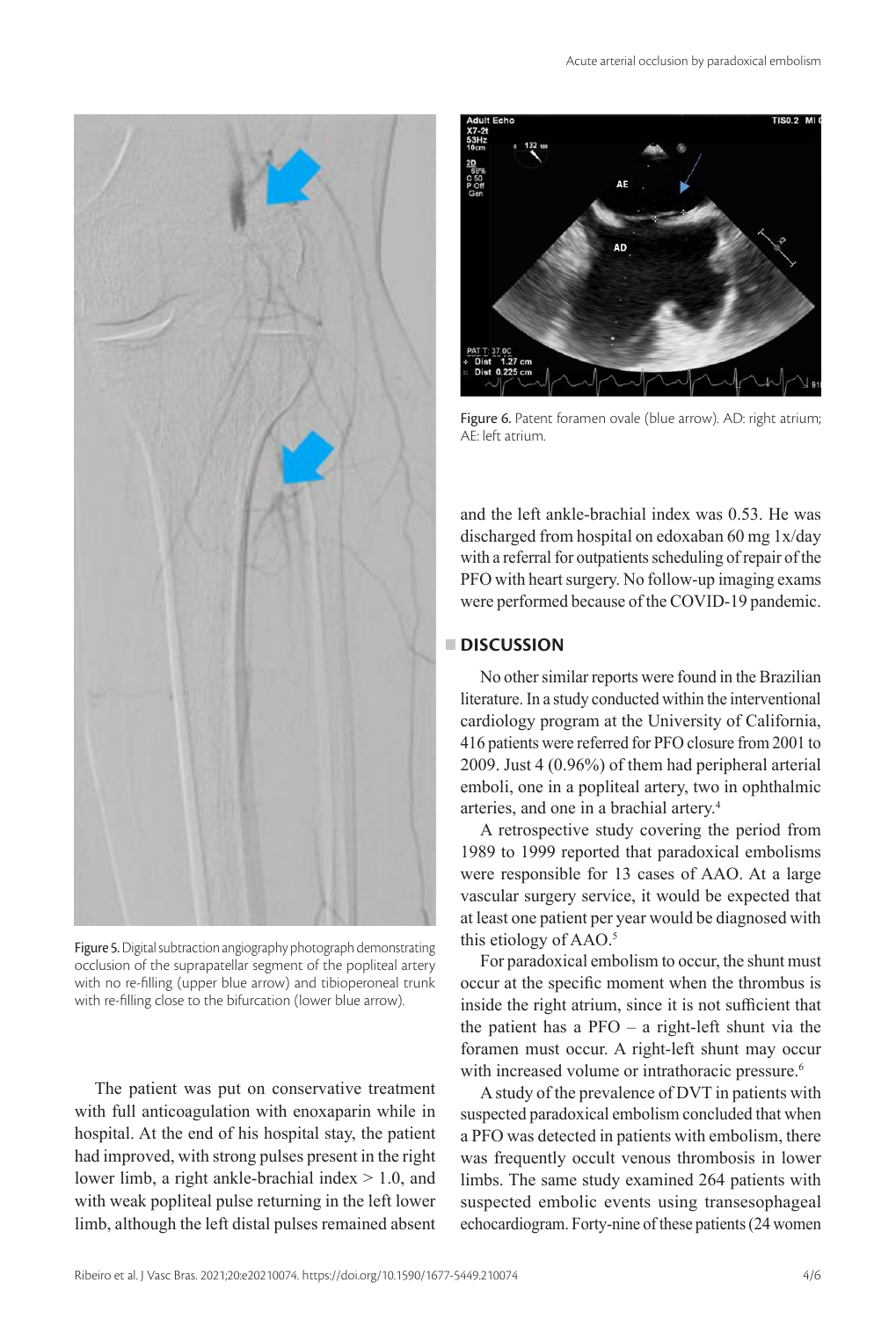and 25 men) had a PFO, 41 of whom suffered strokes **REFERENCES** and 8 of whom had AAO.7

# In another study, the authors questioned whether paradoxical embolism and AAO were rare events or were suspected rarely and suggested that patients with AAO should undergo angiography and if no embolic source was found, should then undergo transesophageal echocardiogram. If a PFO with right-left shunt was diagnosed and there was evidence of DVT or paradoxical embolism, the PFO should be closed. If the evidence was negative, the PFO should be closed in cases with significant or recurrent events, and vena cava filters and/or warfarin would be recommended for 12 months, followed by antiplatelet therapy (Recommendation Grade C).<sup>8,9,10</sup>

The mean age of patients with paradoxical embolism secondary to PFO is 54 years, affecting men and women equally. The majority involve the lower limbs, primarily the left lower limb. Cases in which multiple limbs are involved are rare and concomitant DVT and PTE are common. Initial management should be the same as for other AAO. The majority of patients need urgent thromboembolectomy and/or fibrinolysis, with or without fasciotomy, and amputation is rarely needed.1,11

Investigation includes electrocardiogram, transthoracic or transesophageal echocardiogram, Doppler ultrasound of the lower limb deep venous system if the clinical picture is suggestive of PFO or PFO is identified, and tests for thrombophilias (Recommendation Grade C). $1,12,13$ 

In the case reported, surgical treatment was not needed and multiple limbs were involved, which is seen in a minority of cases in the literature. The patient in question was also young in relation to the age group most often affected. The fact that within a 1-month period the patient had undertaken two journeys lasting 3 days each in a bus with few stops and little mobility, was an important factor predisposing to formation of thrombus in the venous circulation, and, since there were no other more probable etiologies, was a crucial factor in suspicion of paradoxical embolism.

The period on anticoagulation proposed by our team was 6 months or until the PFO was closed. There are no predictive factors to identify or quantify the risk of paradoxical embolism in previously diagnosed shunts.

In more than 80% of cases, embolism is a consequence of cardiac thromboembolism. However, in patients in whom AAO has no defined etiology, differential diagnosis with paradoxical embolism secondary to PFO should be considered <sup>1,13,14,15</sup>. The intention of this article is to contribute to expanding knowledge on the subject and to increasing suspicion of this rare disease.

- 1. Greenberg JW, Goff ZD, Mooser AC, Wittgen CM, Smeds MR. Acute limb ischemia secondary to patent ovale-mediated paradoxal embolism: case report and systematic review of the literature. Ann Vasc Surg. 2020;66:668.e5-10. [http://dx.doi.org/10.1016/j.](https://doi.org/10.1016/j.avsg.2019.12.022) [avsg.2019.12.022](https://doi.org/10.1016/j.avsg.2019.12.022). [PMid:31904517.](https://www.ncbi.nlm.nih.gov/entrez/query.fcgi?cmd=Retrieve&db=PubMed&list_uids=31904517&dopt=Abstract)
- 2. Lagattolla NR, Sandison AJ, Smith K, Cochrane GM, Chambers J, Taylor PR. Acute limb ischemia due to paradoxical embolism from a long-term central venous catheter. Eur J Vasc Endovasc Surg. 1998;16(4):365-6. [http://dx.doi.org/10.1016/S1078-5884\(98\)80059-](https://doi.org/10.1016/S1078-5884(98)80059-2) [2](https://doi.org/10.1016/S1078-5884(98)80059-2). [PMid:9818017.](https://www.ncbi.nlm.nih.gov/entrez/query.fcgi?cmd=Retrieve&db=PubMed&list_uids=9818017&dopt=Abstract)
- 3. Miller S, Causey MV, Schachter D, Andersen CA, Singh N. A case of limb ischemia secundary to paradoxical embolism. Vasc Endovascular Surg. 2010;44(7):604-8. [http://dx.doi.org/10.1177/1538574410374656](https://doi.org/10.1177/1538574410374656). [PMid:20675331.](https://www.ncbi.nlm.nih.gov/entrez/query.fcgi?cmd=Retrieve&db=PubMed&list_uids=20675331&dopt=Abstract)
- 4. Dao CN, Tobis JM. PFO and paradoxical embolism producing events other than stroke. Catheter Cardiovasc Interv. 2011;77(6):903-9. [http://dx.doi.org/10.1002/ccd.22884.](https://doi.org/10.1002/ccd.22884) [PMid:21207422.](https://www.ncbi.nlm.nih.gov/entrez/query.fcgi?cmd=Retrieve&db=PubMed&list_uids=21207422&dopt=Abstract)
- 5. Travis JA, Fuller SB, Ligush J Jr, Plonk GW Jr, Geary RL, Hansen KJ. Diagnosis and treatment of paradoxical embolus. J Vasc Surg. 2001;34(5):860-5. [http://dx.doi.org/10.1067/mva.2001.118815](https://doi.org/10.1067/mva.2001.118815). [PMid:11700487.](https://www.ncbi.nlm.nih.gov/entrez/query.fcgi?cmd=Retrieve&db=PubMed&list_uids=11700487&dopt=Abstract)
- 6. Pinard EA, Fazal S, Schussler JM. Catastrophic paradoxical embolus after hemodialysis acces thrombectomy in a patient with a patent foramen ovale. Int Urol Nephrol. 2013;45(4):1215-7. [http://dx.doi.](https://doi.org/10.1007/s11255-012-0141-0) [org/10.1007/s11255-012-0141-0](https://doi.org/10.1007/s11255-012-0141-0)[. PMid:22367171.](https://www.ncbi.nlm.nih.gov/entrez/query.fcgi?cmd=Retrieve&db=PubMed&list_uids=22367171&dopt=Abstract)
- 7. Stöllberger C, Slany J, Schuster I, Leitner H, Winkler WB, Karnik R. The prevalence of deep venous thrombosis in patientes with suspected paradoxical embolism. Ann Intern Med. 1993;119(6):461- 5. [http://dx.doi.org/10.7326/0003-4819-119-6-199309150-00003](https://doi.org/10.7326/0003-4819-119-6-199309150-00003). [PMid:8357111.](https://www.ncbi.nlm.nih.gov/entrez/query.fcgi?cmd=Retrieve&db=PubMed&list_uids=8357111&dopt=Abstract)
- 8. Chaikof E, Campbell BE, Smith RB 3rd. Paradoxal embolism and acute arterial occlusion: rare or unsuspected? J Vasc Surg. 1994;20(3):377-84. [http://dx.doi.org/10.1016/0741-5214\(94\)90135-X](https://doi.org/10.1016/0741-5214(94)90135-X). [PMid:8084029.](https://www.ncbi.nlm.nih.gov/entrez/query.fcgi?cmd=Retrieve&db=PubMed&list_uids=8084029&dopt=Abstract)
- 9. Windecker S, Stortecky S, Meier B. Paradoxical embolism. J Am Coll Cardiol. 2014;64(4):403-15. [http://dx.doi.org/10.1016/j.](https://doi.org/10.1016/j.jacc.2014.04.063) [jacc.2014.04.063](https://doi.org/10.1016/j.jacc.2014.04.063)[. PMid:25060377.](https://www.ncbi.nlm.nih.gov/entrez/query.fcgi?cmd=Retrieve&db=PubMed&list_uids=25060377&dopt=Abstract)
- 10. Capilla-Montes MT, Gómez-Caravaca J, Fernández-Catalán C, Landaluce Chaves M, Mira-Sirvent F, Masegosa-Medina JA. Embolismo Paradójico: uma entidade infrecuente o poco diagnosticada? Angiologia. 2007;59(6):451-6. [http://dx.doi.](https://doi.org/10.1016/S0003-3170(07)75082-4) [org/10.1016/S0003-3170\(07\)75082-4.](https://doi.org/10.1016/S0003-3170(07)75082-4)
- 11. Hagen PT, Scholz DG, Edwards WD. Incidence and size of patent foramen ovale during the first 10 decades of life: an autopsy study of 965 normal hearts. Mayo Clin Proc. 1984;59(1):17-20. [http://](https://doi.org/10.1016/S0025-6196(12)60336-X) [dx.doi.org/10.1016/S0025-6196\(12\)60336-X](https://doi.org/10.1016/S0025-6196(12)60336-X)[. PMid:6694427.](https://www.ncbi.nlm.nih.gov/entrez/query.fcgi?cmd=Retrieve&db=PubMed&list_uids=6694427&dopt=Abstract)
- 12. Abad-Arranz M, Jara-Palomares L, Martos-Maine JL, Carrasco-Hernandez L, Ortega-Ruiz F, Otero-Candelera R. Tromboembolismo Pulmonar y embolia paradójica concomitante: a propósito de um caso. Arch Bronconeumol. 2014;50(3):120-2. http://dx.doi. org/10.1016/j.arbres.2013.05.008. [PMid:24491889.](https://www.ncbi.nlm.nih.gov/entrez/query.fcgi?cmd=Retrieve&db=PubMed&list_uids=24491889&dopt=Abstract)
- 13. Hakman EN, Cowling KM. Paradoxical embolism [site na Internet]. Treasure Island (FL): StatPearls Publishing; 2021. https://www.ncbi. nlm.nih.gov/books/NBK470196/
- 14. Castilla-Carretero JJ, González-Arranz MA, Fustero-Aznar JM, et al. Isquemia aguda por embolia paradójica. Angiologia. 2004;56(6):571- 8. [http://dx.doi.org/10.1016/S0003-3170\(04\)74910-X](https://doi.org/10.1016/S0003-3170(04)74910-X).
- 15. Ahmed S, Siddiqui AK, Mattana J, Sadiq A, Borgen E. Paradoxal arterial emboli causing acute limb ischemia in a patient with essential thrombocytosis. Am J Med Sci. 2003;326(3):156-8. [http://](https://doi.org/10.1097/00000441-200309000-00011) [dx.doi.org/10.1097/00000441-200309000-00011](https://doi.org/10.1097/00000441-200309000-00011)[. PMid:14501234.](https://www.ncbi.nlm.nih.gov/entrez/query.fcgi?cmd=Retrieve&db=PubMed&list_uids=14501234&dopt=Abstract)